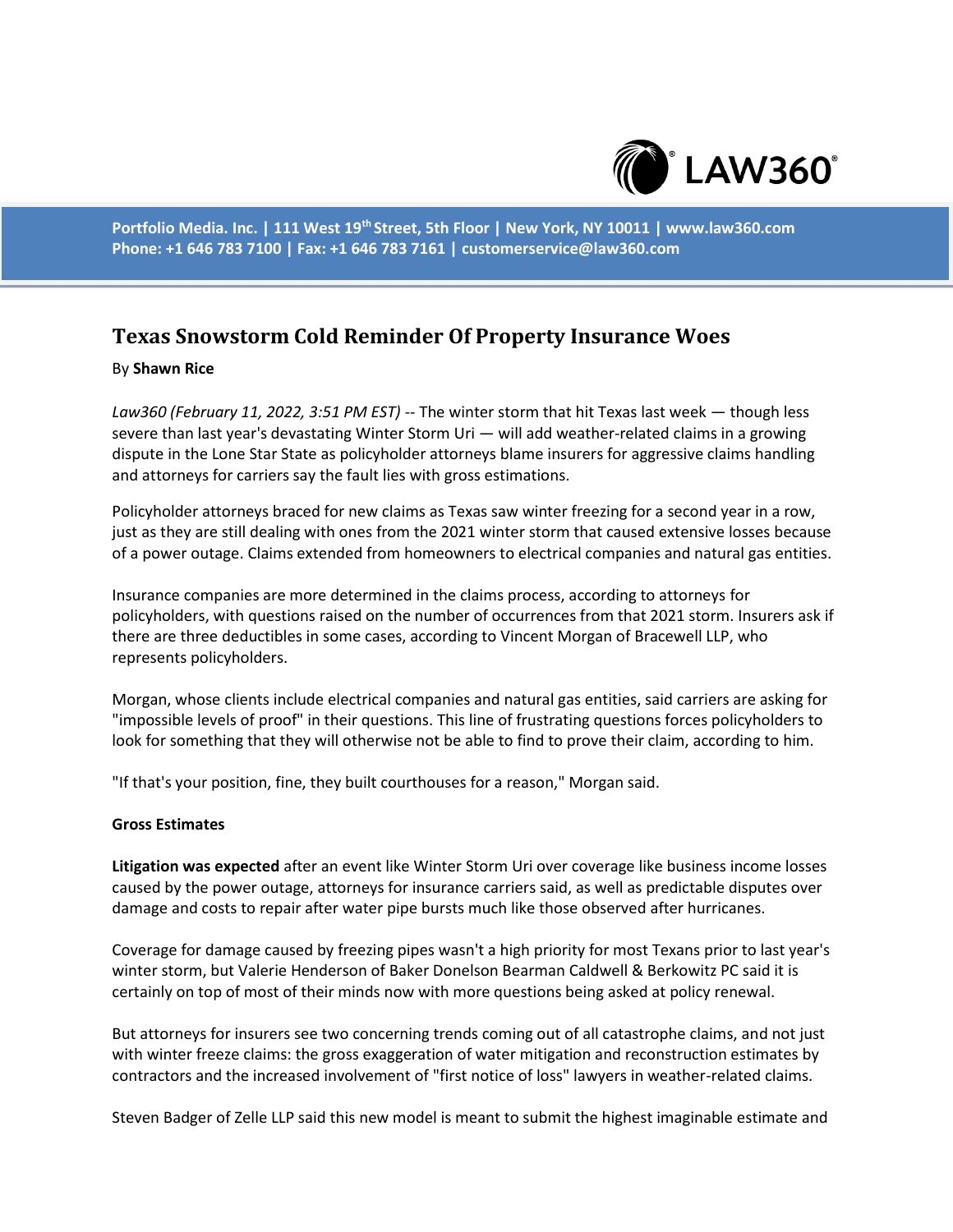then negotiate downward. This trend hurts building owners with delays to rebuilding and repairing damaged property as insurers handle these claims with gross inflations, he said.

"It's the 'win the storm' model," said Badger, who represents insurance carriers. "Our experience is that there is a huge problem right now with public adjusters and contractors writing grossly inflated estimates far, far in excess of what it would really cost to repair the damage."

## **Power Outage Litigation**

Texas Gov. Greg Abbott said at a Feb. 4 press conference that the power grid was running better and more reliably to this year's winter weather conditions. At the time, 20,000 Texans were without power caused by high winds, ice on power lines, and downed trees and branches, according to his office.

This year's losses won't be known for quite some time, said Ben Gonzalez, media relations for the Texas Department of Insurance, as they are still compiling data from insurers on the February 2021 event.

Insurance carriers reported more than half a million claims by mostly homeowners, 42,000 commercial claims and more than 19,000 auto claims, according to the Texas insurance department, with insurers expected to pay more than \$10 billion in insured losses related to the February 2021 ice storm in the state.

Last year compared differently, as at least 57 people died as a result of power outages and extreme cold, according to a Texas state suit filed by more than 100 insurers, and 4.5 million Texas homes dealt with lost power, with water damage caused by pipes that would burst from the freezing temperatures.

Those insurance carriers blamed Electric Reliability Council of Texas and dozens of power-generating companies in January suit for losses to policyholders during Winter Storm Uri, alleging the energy providers didn't properly winterize their facilities to ensure demands were met to heat homes.

ERCOT was also sued by one of its insurers in a Texas federal suit, where the insurer looks to avoid coverage for the state's primary grid operator for Winter Storm Uri litigation. The suits against ERCOT don't allege damages caused by an accident, according to the insurer, but that the event was expected.

Although not necessarily a concern, the litigation coming out of last year's winter storm "has presented some novel issues under Texas law" that will certainly continue to apply to subsequent storms such as the most recent freeze in the state, said Henderson, who represents insurance carriers.

#### **Learned Exposure And Coverage Risks**

Winter Storm Uri and last week's winter storm in Texas served as opportunities for homeowners and businesses to visit the policies that they bought and learn what their policies say is covered.

Homeowners learned what coverage they had when there is a burst pipe or power outage for a couple of days, said Micah Skidmore of Haynes and Boone LLP, who represents policyholders, as lack of utilities is usually a sublimit in policies. "Carriers did learn that it does snow in Texas and it can be costly," he said.

On the corporate side, more policyholders became aware of their exposure and coverage risks. Litigation over the electrical grid's failure involves claims of misrepresentation, not just negligence, and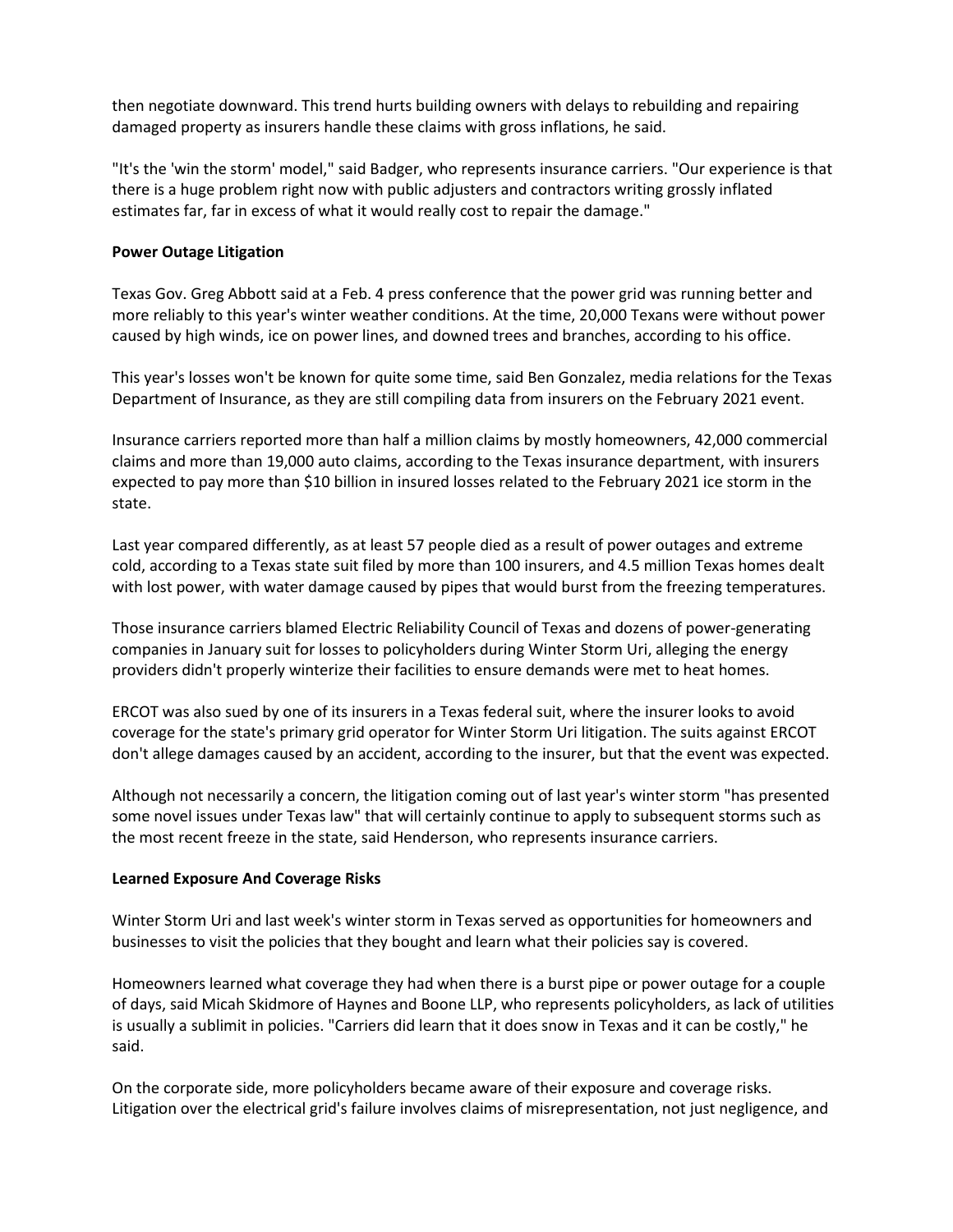that concerns Tamara Bruno of Pillsbury Winthrop Shaw Pittman LLP, who represents policyholders.

"Rather than making things more transparent. It could drive grid issues into a black box," she said. "You can have ERCOT being concerned about making statements brought back to them."

Contingent business interruption coverage is entering the minds of more companies as it comes into play when a third party takes a hit. But policyholder attorneys say it isn't always clear what the qualifications are for this coverage as the provisions are sometimes not written to fit a company's operations.

Bruno saw last year's storm raise issues for contingent business interruption insurance given the more interconnected businesses are and the longer supply chain. When the interruption hits a vendor further back in the supply chain, an insured entity might not be able to trigger this coverage, she said.

If insurers aren't prepared for a third-party vendor's shutdown, that raises issues that can be used inappropriately by the insurer to deny coverage, according to policyholder attorneys, such as questions on whether the relationship between the insured entity and the vendor falls into an exclusion in the policy.

## **Hardened Market**

The winter storms served as bitter reminders for policyholders to be aware of their coverages especially around water damage and deductibles. Severe winter weather risks remain unusual for Texas, but insurers eye the possibility of expanded risks with hurricanes, hailstorms, tornadoes and flooding.

The property insurance market has been hard for quite some time, argue policyholder attorneys, with lowered limits and sublimits and higher premiums and deductibles for Texas policyholders.

Morgan of Bracewell heard from a broker that one of their clients was told to expect an increase of 10% to the premium despite not having filed claims. The policyholder without submitted losses wants justification for the increased premium when the insurer said that increase was considered "less" by them.

The trend is that underwriting property coverage has become challenging in Texas, Skidmore added.

"We've been in a hard market for a long time, and it isn't getting softer. They've been dealing with rising premiums for years. When you get claims, people readjust expectations on what to pay for claims," he said. "That's how the industry deals with it by adjusting the rates for this kind of coverage and terms."

The Insurance Council of Texas disagrees with the severity of the property casualty and insurance market in the state, saying problems aren't worse than those across the country with record events and increasing repair costs. Last year, the insurance industry responded well to the winter storm, the trade group said.

Over 90% of the more than 500,000 claims — with \$10 billion in losses — have been closed or paid, said Richard Johnson, ICT's director of communications and public affairs, acknowledging companies have dealt with shortages of construction materials and contractors during this pandemic.

"We all learned that winter storm risks and losses are exacerbated if we don't have the infrastructure to